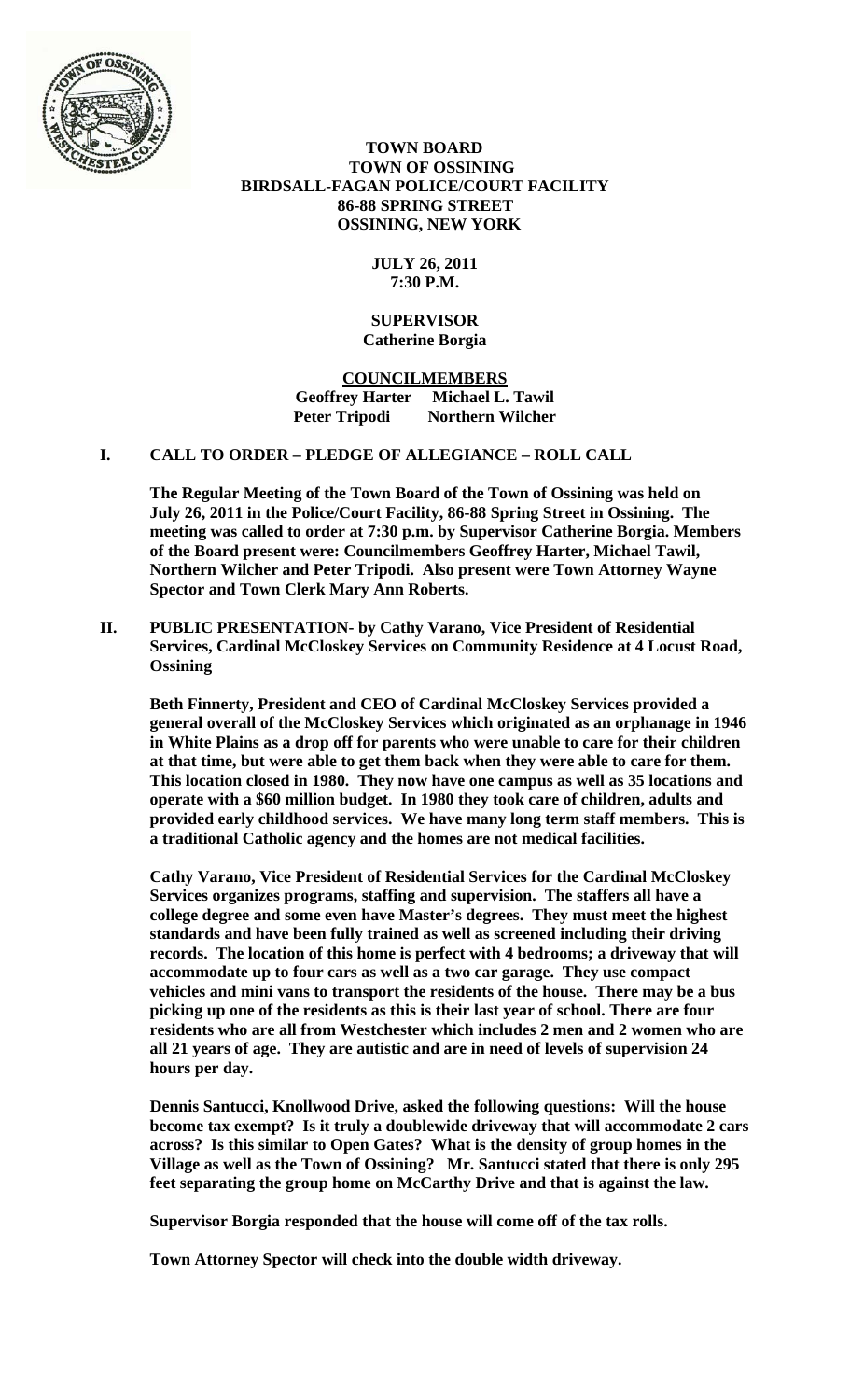**Supervisor Borgia stated that there are three group homes in the Town Outside and 5 in the Village.** 

**Anthony DeLucci, White Birch Drive, questioned why there are accommodations for six vehicles. Ms. Varano responded that there are 3 staff members at all times; a Supervisor; part time nurse and another part time individual.** 

**Linda Friedman, Locust Road, lives next door to the proposed home and is lodging her objections to this placement. This will change the character of the street which is a nice quiet place to live. They will require a lot of support staff which will cause a lot of traffic on the street. We already have Cedar Manor Nursing Home in the area. Ms. Friedman also commented on the fact that this home is too close to her home and was questioning the legality of the location.** 

**John Lawton, Applegate Way, stated that his son has been a resident of Ossining for many years. He understands the concerns being related this evening, however, these individuals will be good neighbors. Cars come and go no matter where you are.** 

**Janet Zarowitz, White Birch Drive, questioned whether this proposal was a done deal? Does New York State have a density formula? "Can the home be used for a different use?"** 

**Supervisor Borgia responded that the Town has three options which requires a decision within 40 days of the notice; finding an alternate site; and an objection to the request.** 

**Ms. Varano responded that there are basic checks done and the law is vague as each community is looked at differently. The parents are always included. No, there will be no change.** 

William Zarowitz, White Birch Drive, questioned the July 1<sup>st</sup> notification.

**Mrs. Lawton, Applegate Way, provided background on these children. They work very hard in school. The IPAM Analyses is used which has the same vision as we do which is providing training and education to these individuals to be independent individuals. Private funding is also being used to allow them to continue to be the best they can be. This is a small group home.** 

**Nancy Kennedy, Croton Dam Road, a former staff member in White Plains commented on the organization and how well the residents are cared for.** 

**Brian Strep commented on one of the families having to travel to Massachusetts to visit their child. This is a quality facility where the children will be cared for. It is important to keep families together.** 

**Nancy Cannon, Justamere Drive, stated that her daughters did a Walkathon to help raise money for this home and the Town should have some compassion. This could be any of our kids or grandkids in the future.** 

**Mary Ann Dempsey, Waterview Drive, stated that she has known the Lawton's for many years. The neighborhood should be privileged to have them in the area.** 

**George Weeks stated that the zoning allows for a certain distance. Mr. Weeks lives nearby and welcomes these individuals with open arms.** 

**Jim Sillar is quite impressed with the "people first" character of the neighborhood. These are very happy children.** 

**Paul Reis is the realtor who went around with the staff and the parents of these children. They visited at least 70 homes.**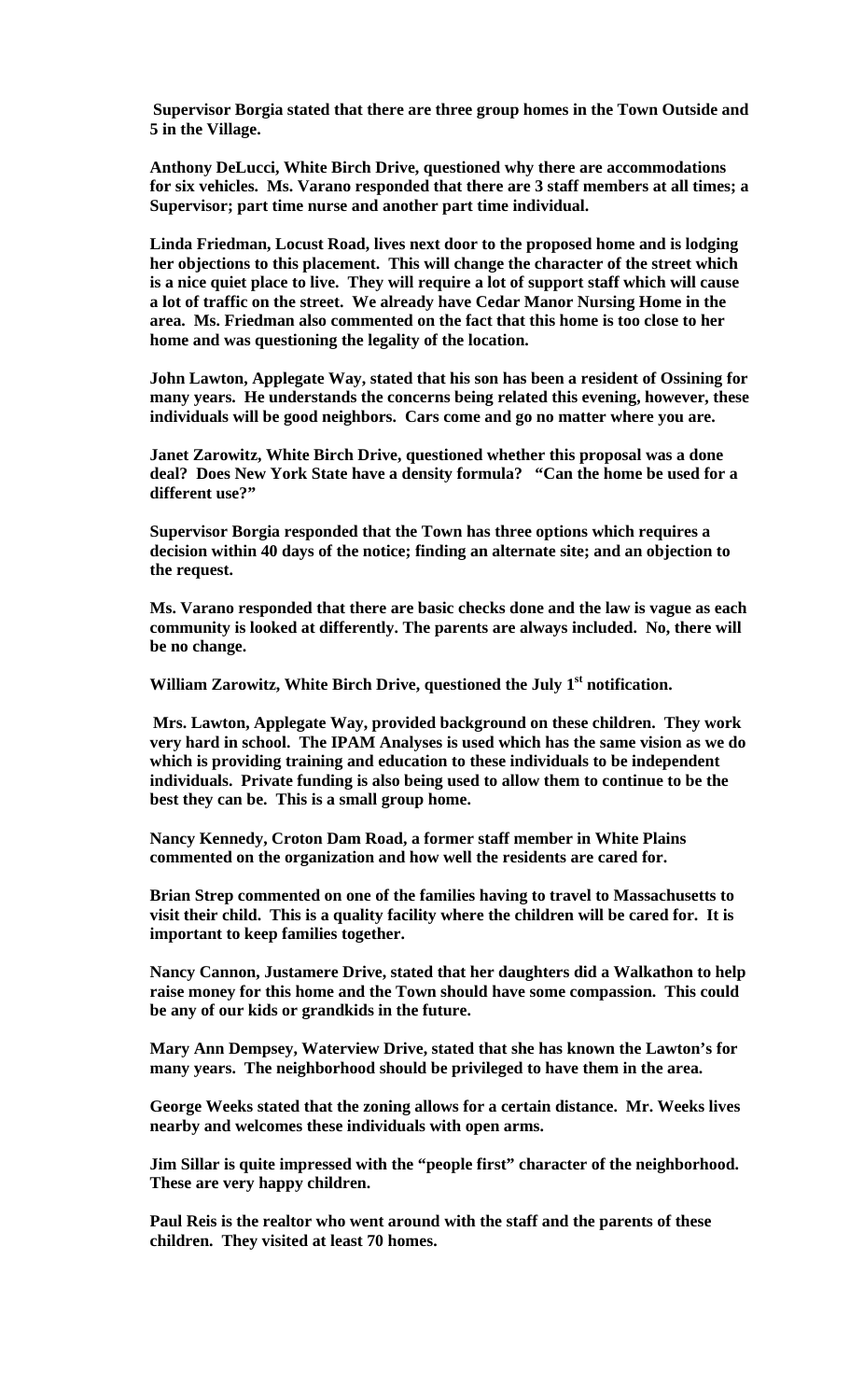**Councilman Wilcher responded that he has been listening to all of these comments and was quite troubled by some of the comments made this evening such as the house being illegal since it was so close. The house has been there for many years and now it is being stated that it is illegal. These individuals are not going to run down the neighborhood. Changes come and we must accept them.** 

**Councilman Tawil shared a personal experience as his son has received services in a much smaller scale; however, his son has some friends with autism. The term "group home" is a scary term. The neighbors should not be afraid as it is not a business, but a home. Have an open mind and an open heart.** 

## **III. ANNOUNCEMENTS**

**Supervisor Borgia had a sad announcement to make – the passing of former Supervisor John Chervokas this past Friday. Mr. Chervokas will be sorely missed. He was Supervisor for over 10 years and was very much involved in the Community. The Town extends their condolences to his family. The family is requesting donations to Parkinson's.** 

# **IV. PUBLIC COMMENT ON AGENDA ITEMS**

# **V. BOARD RESOLUTIONS**

### **A. Approval of Minutes**

**Councilmember Wilcher moved and it was seconded by Councilmember Tawil that the following be approved:** 

**Resolved, that the Town Board of the Town of Ossining hereby approves the July 12, 2011 Minutes of the Regular Meeting as presented.** 

 **Motion Carried: Unanimously** 

### **B. Approval of Voucher Detail Report**

**Councilmember Wilcher moved and it was seconded by Councilmember Tawil that the following be approved:** 

**Resolved, that the Town Board of the Town of Ossining hereby approves the Voucher Detail Report dated July 26, 2011 in the amount of \$355,646.03** 

> **Vote: 4-0-1 Voting Aye: Tawil, Harter, Wilcher & Borgia Nay: Tripodi**

### **C. Personnel-Parks Department-Seasonal Appointment**

**Councilmember Harter moved and it was seconded by Councilmember Tawil that the following be approved:** 

**Resolved, that the Town Board of the Town of Ossining hereby appoints Danye Smith-Robinson, Ossining, to the seasonal position of Laborer in the Parks Department effective July 27, 2011 at \$8.75/hr.** 

 **Motion Carried: Unanimously** 

# **D. Resolution To Permit The Purchase Of Retirement Credit**

**Councilmember Tawil moved and it was seconded by Councilmember Wilcher that the following be approved:**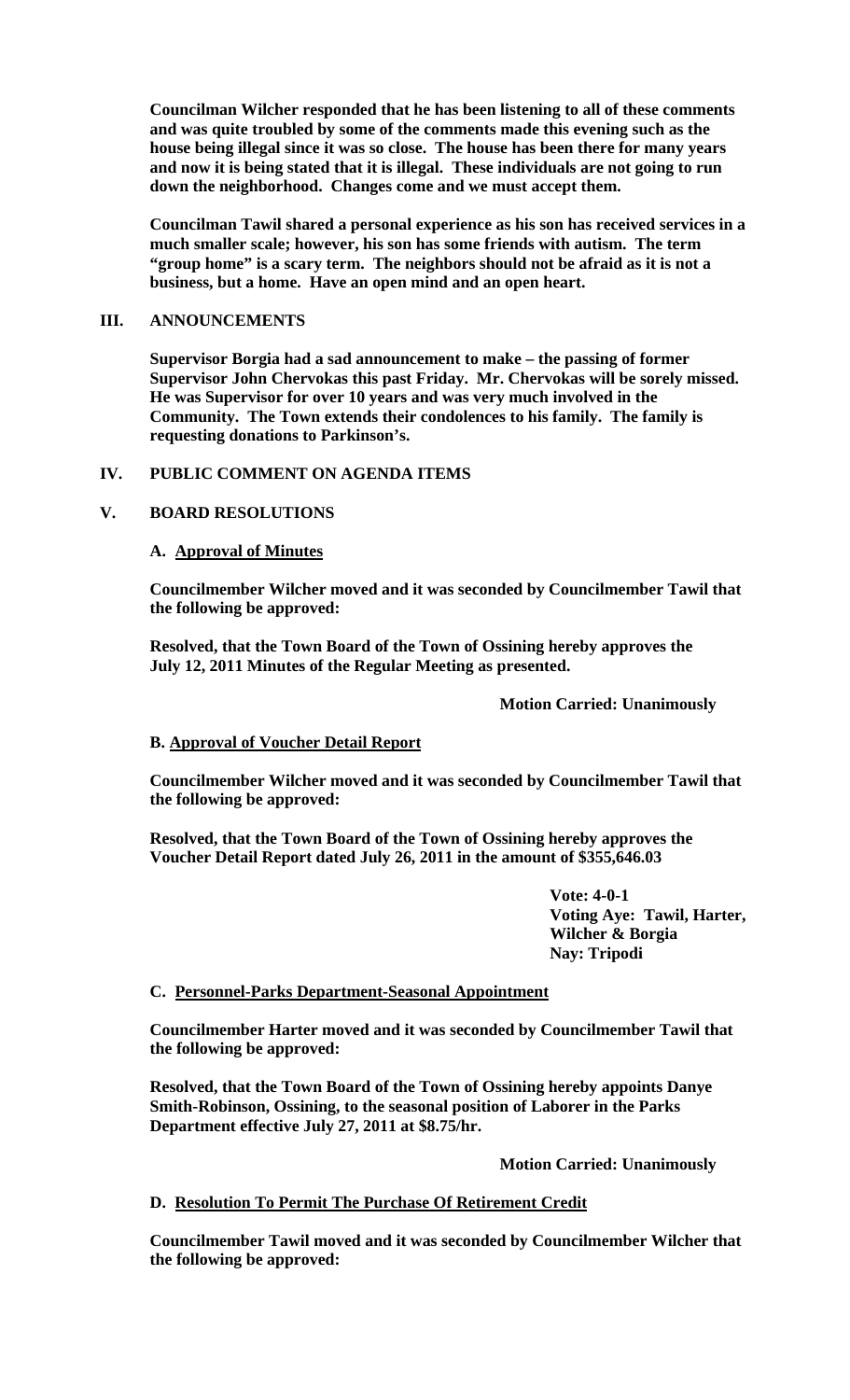**Whereas Nelga A. Farrelly began working for the Town of Ossining on January 1, 1994 and was appointed by the Town Board on January 11, 1994, and** 

**Whereas on January 10, 1995, Nelga A. Farrelly was appointed to a full time position of Deputy Receiver of Taxes effective January 1, 1995, and has been reappointed each year though the present.** 

**Whereas on January 26, 1999, the Town Board of the Town of Ossining recognized her full-time employment status for the period January 1, 1994 through December 31, 1994 by resolution granting her longevity in the calendar year 1999 pursuant to Town Policy, and** 

**Whereas she met the criteria and performed the duties of a full-time employee of the Town of Ossining as a Deputy Receiver of Taxes during the period of January 1, 1994 through December 31, 1994, but was not credited with service during that period for 10 days of holiday and vacation time for purposes of calculating the retirement system benefit to which she is entitled under New York State Retirement System, and** 

**Whereas employees of the Town of Ossining working similar hours did receive such credit during the period in question, therefore be it** 

**Resolved that Nelga A. Farrelly be considered a full time employee of the Town of Ossining for the period January 1, 1994 – December 31 1994, and may be permitted to purchase back 10 days of holiday and vacation time in accordance with the rules and regulations of, and subject to the review of the New York State Retirement system and in accordance with an agreement deemed suitable by the Town Attorney.** 

 **Motion Carried: Unanimously** 

### **E. Resolution Authorizing the Supervisor to Sign Westchester County-IMA Agreement-Bus Shelter**

**Councilmember Harter moved and it was seconded by Councilmember Wilcher that the following be approved:** 

**Resolved, that the Town Board of the Town of Ossining hereby authorizes the Supervisor to sign an agreement, upon approval of the Town Attorney, with Westchester County for a bus shelter at North State Road and Chappaqua Road for a five year period commencing April 1, 2011-March 31, 2016.** 

 **Motion Carried: Unanimously** 

# **F. Resolution Accepting New York State Community Services for the Elderly Grant**

**Councilmember Tawil moved and it was seconded by Councilmember Wilcher that the following be approved:** 

**Whereas the Town of Ossining provides meals to the senior citizen residents of Ossining, in a cooperative agreement with Westchester County, and** 

**Whereas in 2011, the Town of Ossining provided meals to senior citizen resident in excess of its agreement with Westchester County, and** 

**Whereas The New York State Community Services for the Elderly Program helps to defray the cost of providing the meals, therefore be it** 

**Resolved that the Town of Ossining accepts with gratitude a one-time grant of \$6,947 from New York State Community Services for the Elderly program to assist in the payment of its Senior Nutrition program.**